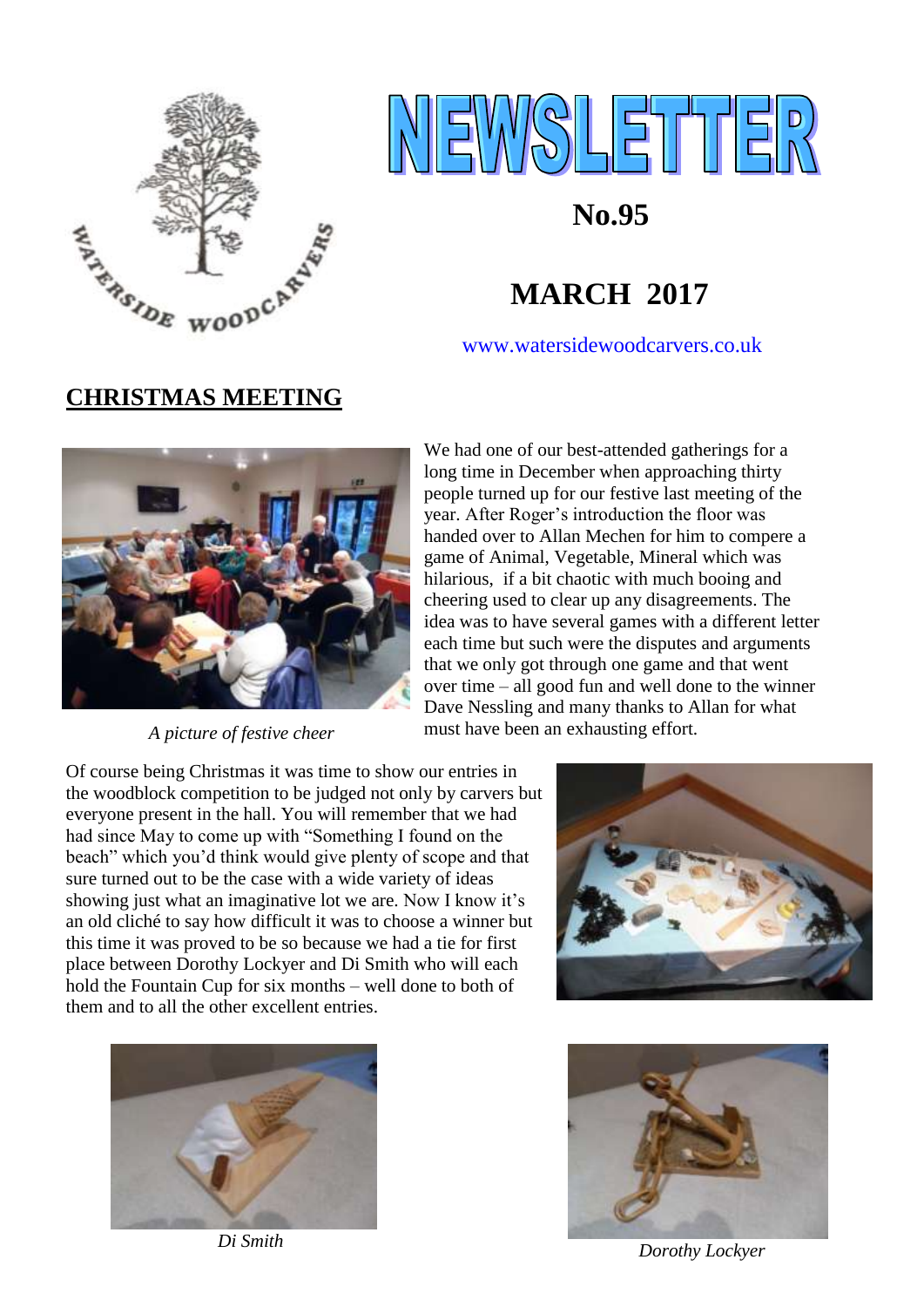#### **A.G.M.**

It was a typically cold but dry January day when we held our 2017 A.G.M. and it was nice to see a reasonable turnout of people for the annual state of the nation address as it were. The formal business began with the previous year's minutes followed by a report from Roger as chairman and he also performed the secretary's function as Joyce was unable to be present through illness. Kathy gave us the finances which were very healthy and at the conclusion of all that the meeting was handed over to Paul Humphriss who did his little bit of thanking all concerned before announcing the names put forward for the new committee. There were seven individuals and since that is within the required number and there were no more volunteers, he suggested that the new committee could be elected en bloc without the need for a vote. This was duly proposed and seconded and so your committee for 2017 looks like this:-

| Joyce Andrew  | Don Andrew  | Kathy Hammond | <b>Trish Sayers</b> |
|---------------|-------------|---------------|---------------------|
| Roger Elliott | Pippa Smith | Di Smith      |                     |

Thanks go to Pete Osborne who is standing down temporarily and particular thanks to Joyce Andrew who, while still on the committee, is standing down as Secretary after many years of sterling service in that role – well done Joyce.

Once all that was over we relaxed with a few games of playing-card bingo at 10p a go – still not sure about gambling in the church hall!!

The committee had provided a light buffet for us to enjoy which we certainly did and after the raffle we brought the meeting to an end and went home looking forward to another twelve months of whittling on the Waterside.

#### **HYTHE LIBRARY**

Did our usual thing in the library this Jan/Feb including a special feature on "Footwear". I think it looked fantastic and a great advertisement for what we are capable of.



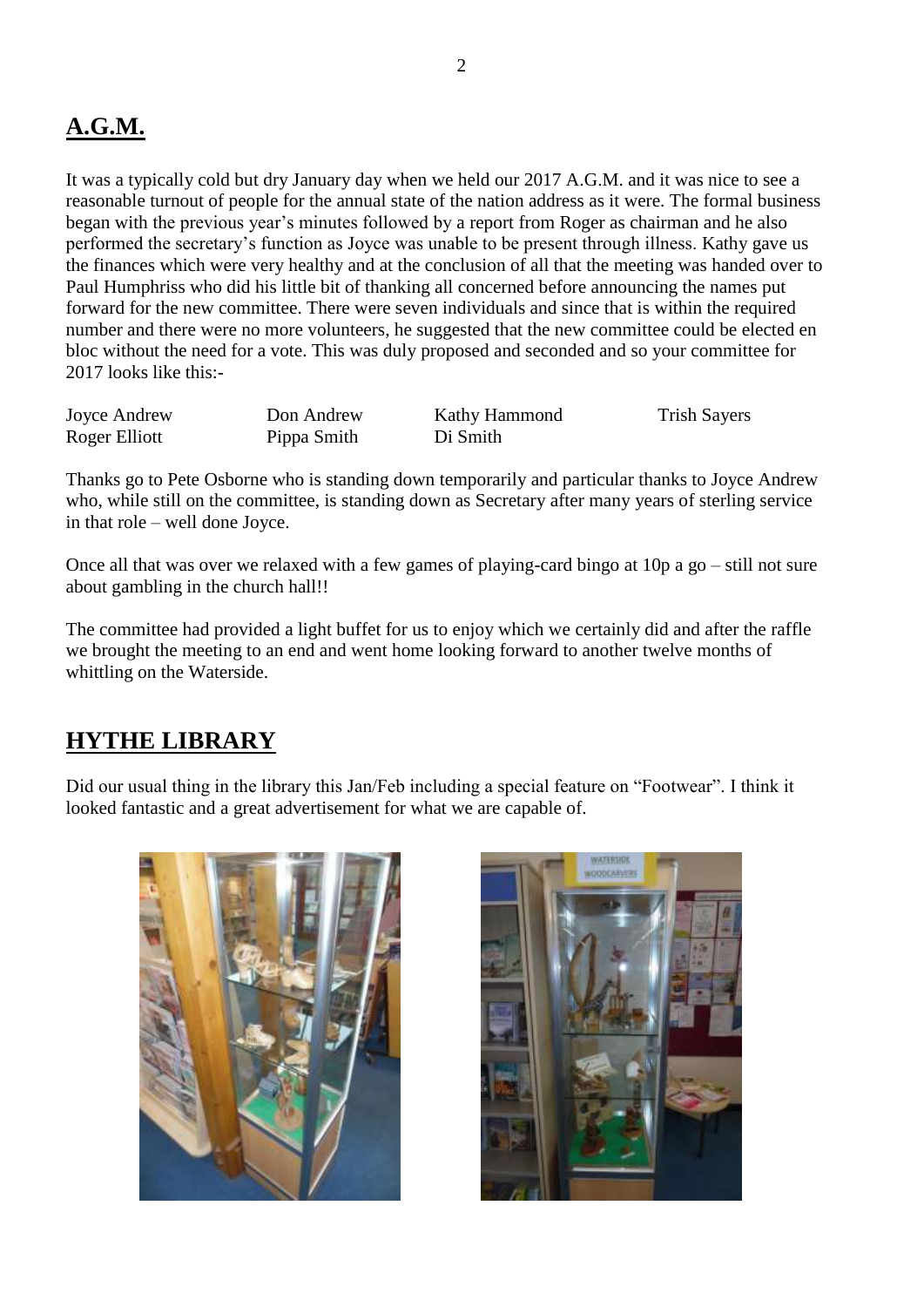#### **FEBRUARY MEETING**

After a bitingly cold spell in February, it cheered up on the Saturday of our meeting with mild temperatures and even some sunshine. So maybe that's why we only had a dozen people in the room for our meeting – they were all out catching up on the gardening.

This was a shame since the show put on by John Combes was well worth seeing. John had been to us before in November 2014 with the first part of his presentation, "Nature's Magic Moments" and now he was back with part two which consisted mainly of photography but also short video clips and occasionally accompanied by music which was played and recorded by John himself.

We were treated to a series of short segments on subjects as varied as Blashford Lakes near Ringwood, Dartmoor, John's own garden, Starling murmurations and even a captive dolphin display from the Canary Islands, all in crystal-clear photographs.

What was also impressive was the way the presentation was done which was all digital and computerised and operated easily from a lap top. Sometimes I do miss those upside down slides that we always used to get!

### **SOME CARVED FACES**